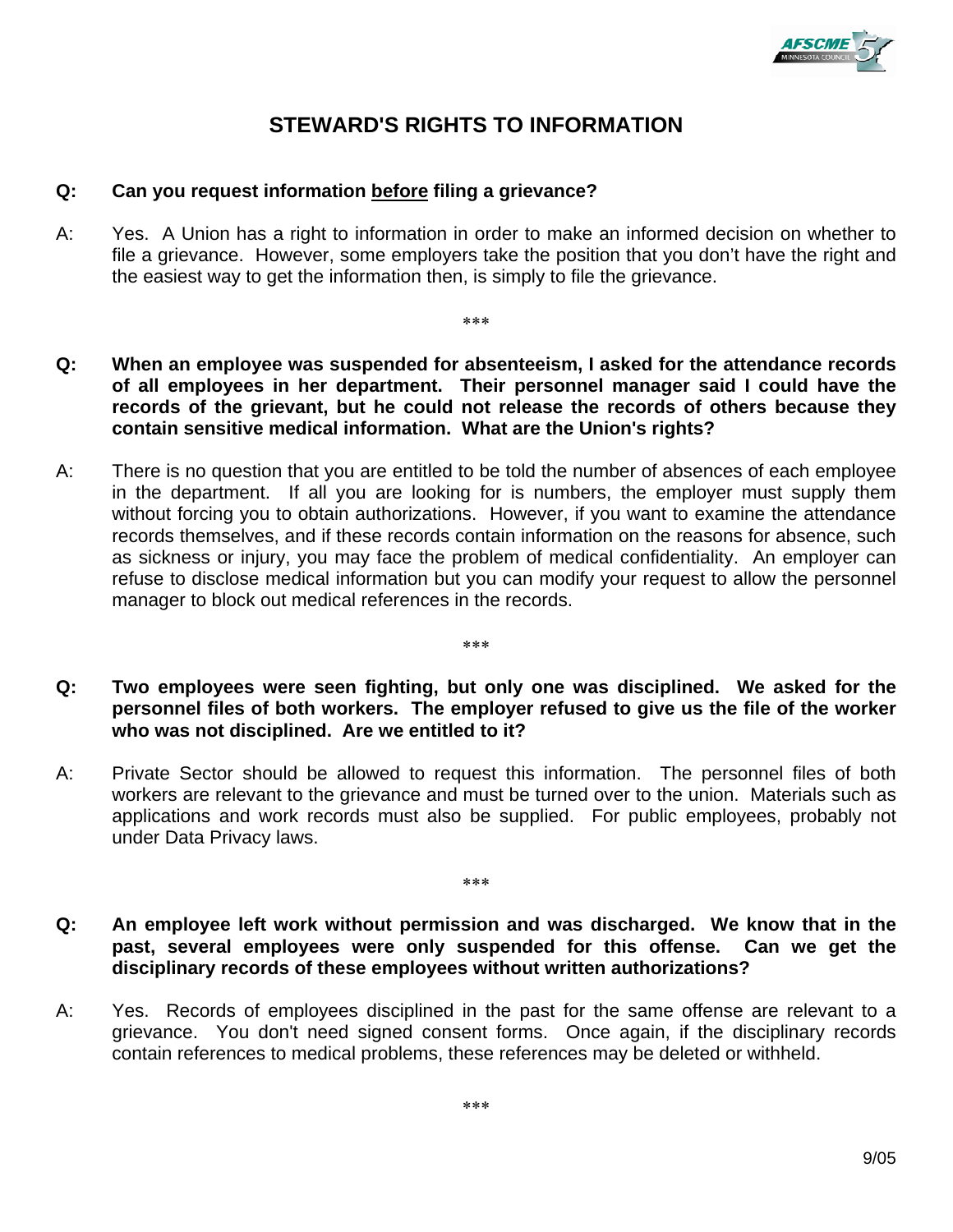

## **Q: Is the Union entitled to make photocopies of employer records that we request?**

- A: This depends on the quantity of the material. If the relevant documents or entries are very brief, the employer can restrict the Union to reading the material and taking notes by hand. But if the material is voluminous and it would be a burden to insist on hand notes, the employer must provide photocopies or allow the Union to make them.
- **Q: The Union asked the employer for a list of hours worked over the past six month. The employer said that it would supply us with time cards but we would have to make our own list. Is this sufficient?**

∗∗∗

A: Yes. An employer does not have to produce information in the precise form requested by the union. It can make the Union do research from basic documents. However, if the employer has already prepared the list in question, it must produce it rather than put the Union through unnecessary work.

∗∗∗

## **Q: Arbitration is scheduled for next week. Is it too late to make a request for information?**

A: No. The duty to furnish information does not terminate when a grievance is taken to arbitration. If the information can be gathered within the remaining time, the employer must comply with the union's request.

∗∗∗

- **Q: An employee was fired for failing to call in sick. The employer has a work rule on this, but we believe they do not treat the non-union salaried employees as strictly as the Union workers. Can we ask for the names of salaried workers who have been guilty of the same offense and see copies of their disciplinary records?**
- A: Yes. A Union can request information about non-bargaining unit employees as long as it can show relevance to a grievance. However, legitimate disputes may arise concerning relevance when it involves comparisons of employees covered under different bargaining agreements or employees under contract compared to non-bargaining unit employees.

#### ∗∗∗

## **Q: To support a grievance against the results of a time study, can we bring a Union expert into the plant to analyze the job?**

A: Yes. The Union can bring in outside experts for studies or tests necessary to support a grievance. Access can be limited only if the expert's presence would disrupt production.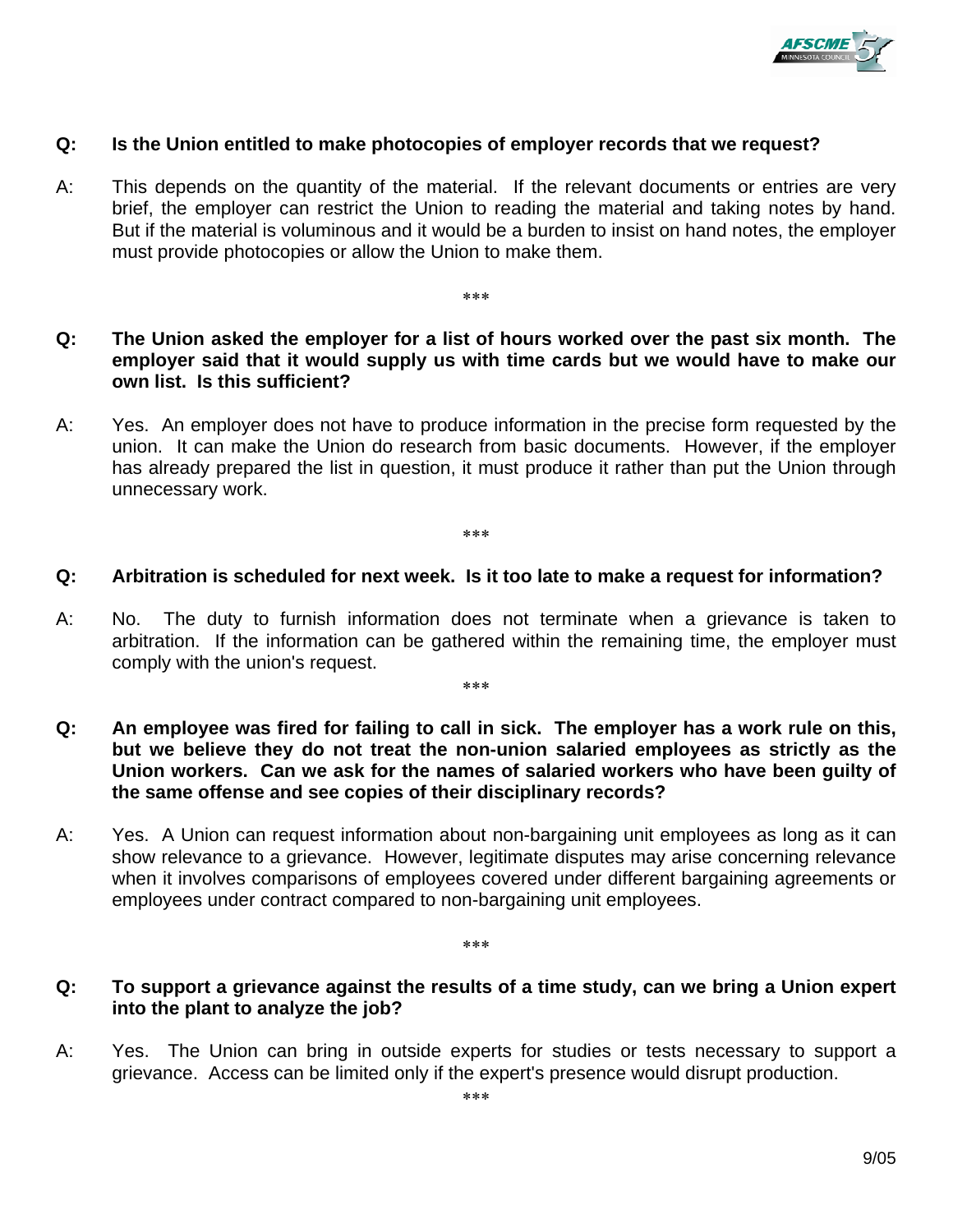

## **Q: An employee was fired for theft. Management says it has several witnesses. Does the employer have to reveal their names?**

- A: Yes. Management must disclose the names of its witnesses and inform the Union of the substance of their testimony. It does not, however, have to provide copies of witness statements. An exception might be made if a witness fears retaliation.
- **Q: In the midst of a grievance over subcontracting, we learned that the employer hired a consultant to make a study of the work. Do we have a right to see his/her report?**

∗∗∗

A: Yes. Internal employer reports that are relevant to a grievance must be disclosed to the Union so long as the Union is willing to agree to keep the information from reaching competitors or the public.

∗∗∗

- **Q: The Union is pursuing several sex discrimination grievances for female employees denied promotions. The employer has an affirmative action plan that analyzes the workforce by sex and lists hiring and promotion goals. Can the Union demand a copy of the plan to help prepare the grievance?**
- A: Yes, as a public employer, this is public information.

∗∗∗

- **Q: The Union is going to arbitration to get full-time status for employees who contend they have worked 600 hours in the past six months. The employer is asking for our time records. We know they want this information to prepare for the arbitration. Do we have to give it to them?**
- A: Yes. The duty to supply information goes both ways. The Union must provide information the employer needs to evaluate a pending grievance or to prepare for arbitration. Failure to respond may subject the Union to unfair labor practice charges.